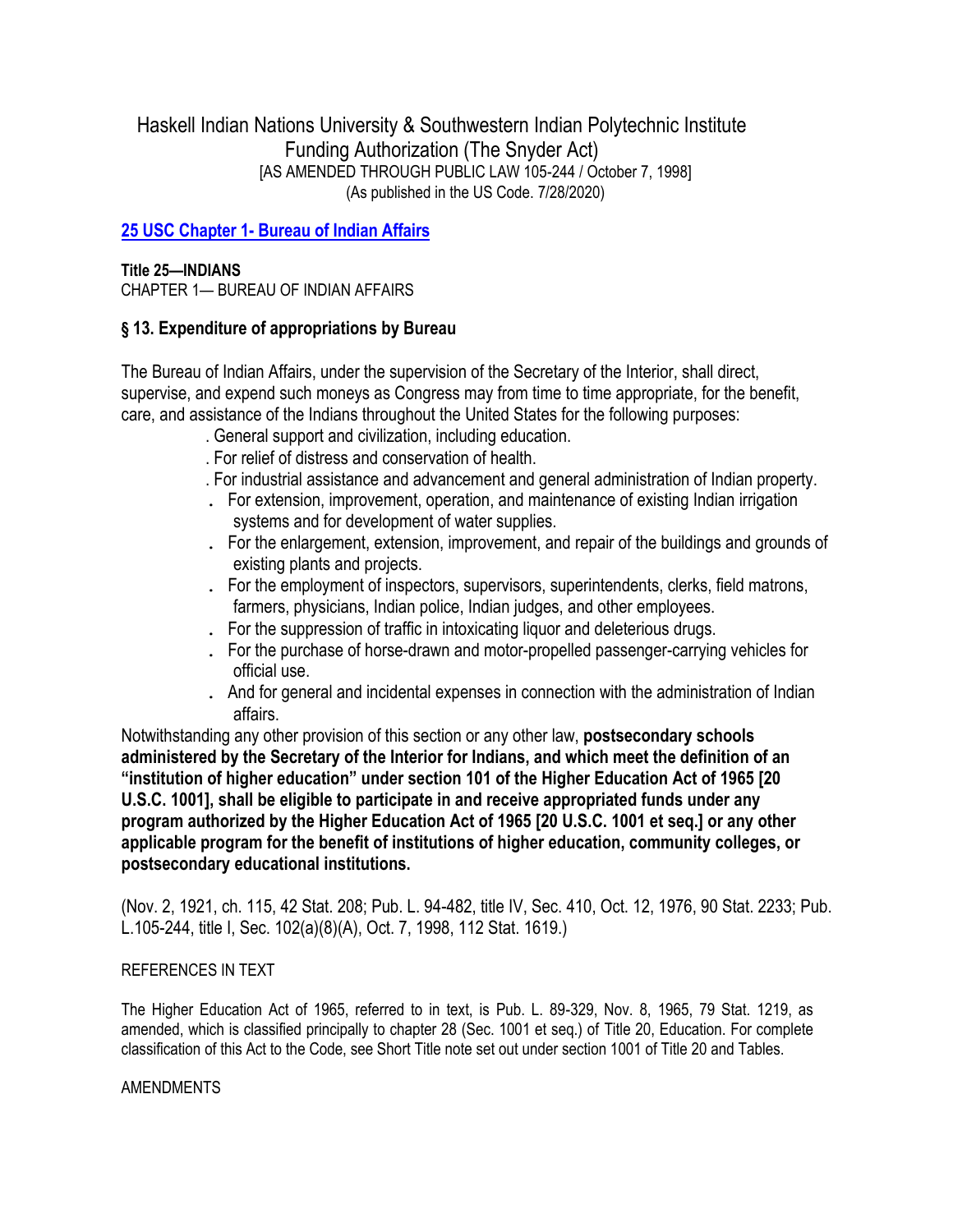1998 - Pub. L. 105-244, which directed substitution of "101" for "1201" in the last paragraph of "section 410 of the Act entitled 'An Act authorizing appropriations and expenditures for the administration of Indian Affairs, and for other purposes', approved November 2, 1921 (25 U.S.C. 13) (commonly known as the Snyder Act)", was executed to last paragraph of this section, which is the act of Nov. 2, 1921, ch. 115, commonly known as the Snyder Act, to reflect the probable intent of Congress. This section was amended by section 410 of Pub. L. 94- 482 to add the last paragraph.

1976 - Pub. L. 94-482 inserted provisions relating to postsecondary schools administered by the Secretary of the Interior for Indians.

### EFFECTIVE DATE OF 1998 AMENDMENT

Amendment by Pub. L. 105-244 effective Oct. 1, 1998, except as otherwise provided in Pub. L. 105-244, see section 3 of Pub. L. 105-244, set out as a note under section 1001 of Title 20, Education.

#### EFFECTIVE DATE OF 1976 AMENDMENT

Amendment by Pub. L. 94-482 effective 30 days after Oct. 12, 1976, except either as specifically otherwise provided or, if not so specifically otherwise provided, effective July 1, 1976, for those amendments providing for authorization of appropriations, see section 532 of Pub. L. 94-482, set out as a note under section 1001 of Title 20, Education.

SHORT TITLE: Act Nov. 2, 1921, which enacted this section, is popularly known as the "Snyder Act".

#### TRANSFER OF FUNCTIONS

For transfer of functions of other officers, employees, and agencies of Department of the Interior, with certain exceptions, to Secretary of the Interior, with power to delegate, see Reorg. Plan No. 3 of 1950, Secs. 1, 2, eff. May 24, 1950, 15 F.R. 3174, 64 Stat. 1262, set out in the Appendix to Title 5, Government Organization and Employees.

### AVAILABILITY OF HOUSING IMPROVEMENT PROGRAM GRANT REPAYMENTS FOR PROGRAM OBLIGATIONS

Pub. L. 101-121, title I, Oct. 23, 1989, 103 Stat. 714, provided: "That hereafter, notwithstanding any other provision of law, amounts collected from grantees by the Secretary as grant repayments required under the Secretary's regulations for the Housing Improvement Program shall be credited in the year collected and shall be available for obligation under the terms and conditions applicable to the Program under that year's appropriation".

#### ALTERNATIVE METHODS FOR EQUITABLE DISTRIBUTION OF SUPPLEMENTAL PROGRAM FUNDS; DEVELOPMENT, PUBLICATION, ETC., OF FORMULA

Pub. L. 95-561, title XI, Sec. 1102, Nov. 1, 1978, 92 Stat. 2316, provided that:

"(a) The Secretary of the Interior shall develop alternative methods for the equitable distribution of any supplement program funds provided, pursuant to an appropriation under the Act of November 2, 1921, commonly referred to as the Snyder Act [this section], for contracting under the Act of April 16, 1934, commonly referred to as the Johnson-O'Malley Act [sections 452 to 457 of this title], and shall publish in the Federal Register by March 1, 1979, such alternatives for the purpose of allowing eligible tribes to comment by May 1, 1979. At that time, the Secretary shall conduct a field survey listing all alternative formula.